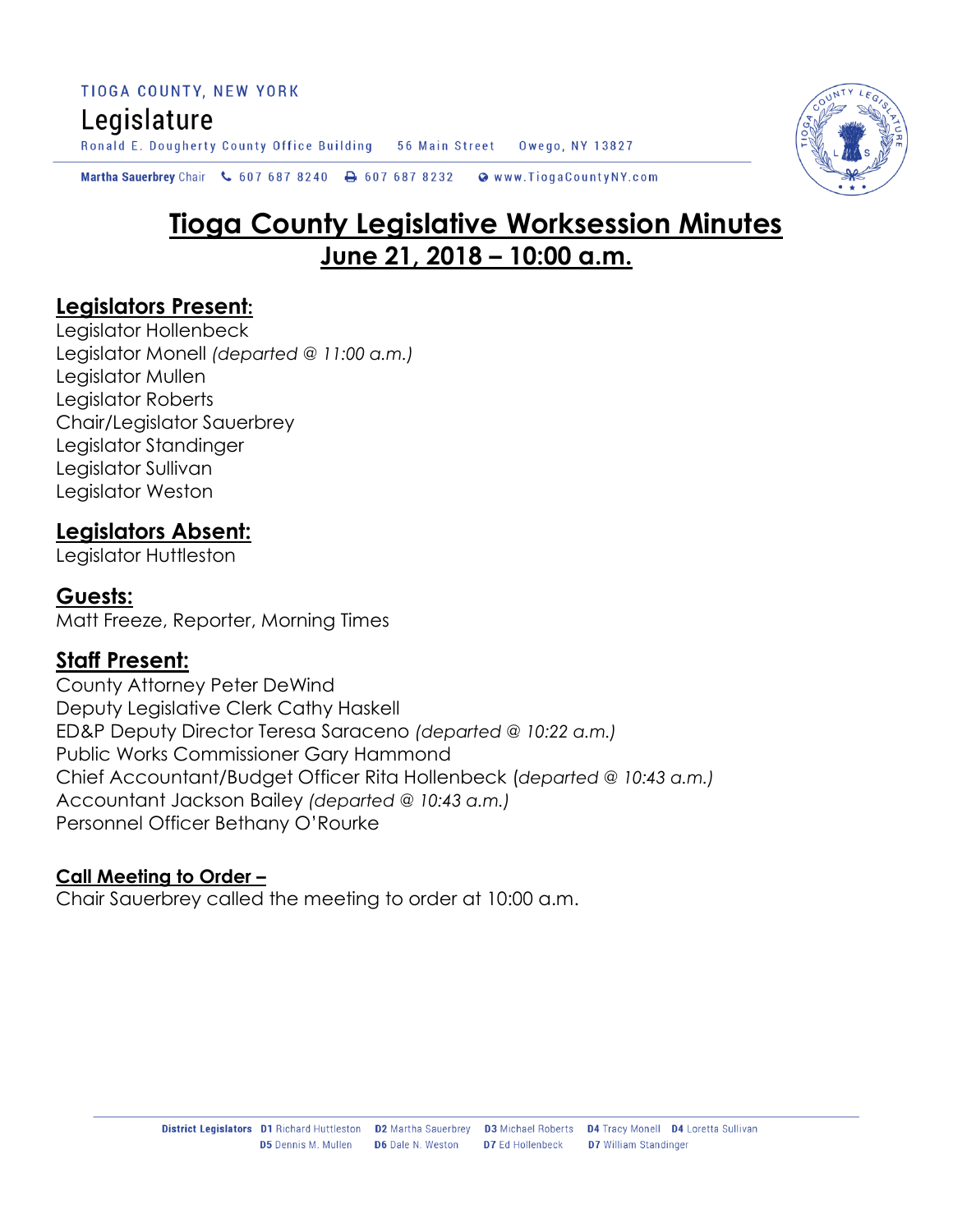### **Third Special Legislative Meeting -**

Chair Sauerbrey called the Third Special Legislature Meeting of 2018 to order at 10:00 a.m. for Legislature consideration of the following resolution:

#### *Adjust Hourly Rate for Highway Worker (Seasonal) Public Works*

Third Special Meeting adjourned at 10:06 a.m. with regular worksession immediately following.

Chair Sauerbrey announced she would be leaving today at 11:15 a.m. to attend the Regional Economic Development Council meeting where Team Tioga will be presenting the the Downtown Revitalization Initiative (DRI) Village of Owego grant application for \$10 million dollars. Chair Sauerbrey reported there were six submissions from the Southern Tier area and Tioga County is one of the top three. Chair Sauerbrey reported the Regional Board votes today, however, grant announcement is not anticipated for a few months.

#### **Land Bank Property Discussion:**

Chair Sauerbrey reported ED&P Deputy Director Saraceno is here today to continue discussion on the Land Bank and the properties she is seeking to transfer from the County to the Land Bank.

Ms. Saraceno provided an update compiled by the Treasurer's Office on the estimated back taxes for the properties that are potential projects for the Land Bank. Ms. Saraceno reported the intent is for the Land Bank to acquire and hold the properties until such time the Land Bank funding is available to begin the demolition and rehabilitation process.

Ms. Saraceno reported she researched different policies and how other Southern Tier Land Banks handle property acquisition and costs, as well as the process for their side lot program, start-up seed money, and how they interact and work with the villages. Ms. Saraceno reported one commonality amongst the counties is \$1.00 property transfers to the Land Bank, with the exception of Steuben County, as they transfer properties for amount of back taxes owed. Ms. Saraceno reported the other Southern Tier Land Banks have the villages handle the maintenance on the properties through a Memorandum of Understanding (MOU). Ms. Saraceno reported Tioga County Land Bank would do a MOU with each of the villages in regards to property maintenance responsibility, which includes grass mowing, snow removal, and securing the property until such time the Land Bank is awarded funding and able to start the demolition or rehabilitation process. Ms. Saraceno reported she has had this conversation with the Villages of Owego and Waverly and they are receptive to this idea.

In the event the smaller lots are unable to be re-sold due to size, zoning, setbacks, etc. and the side lot program or community park or garden is not an option, Ms. Saraceno reported the MOU would stipulate the property would go back to the village and they would assume all responsibility for maintenance.

Legislator Sullivan inquired as to who will be responsible if properties remain unsold and remain on the market for years. Ms. Saraceno reported once the Land Bank takes ownership, the Land Bank assumes the responsibility.

Ms. Saraceno reported she and County Attorney DeWind are still in the process of working on the draft MOU.

Legislator Mullen reported he has had lengthy conversations with the Village of Waverly Mayor and the village is more than willing to take on the extraneous costs of securing the property, grass mowing, and snow removal until such time Land Bank funding is awarded. In the future, Legislator Mullen reported he believes the County needs to emphasize with the local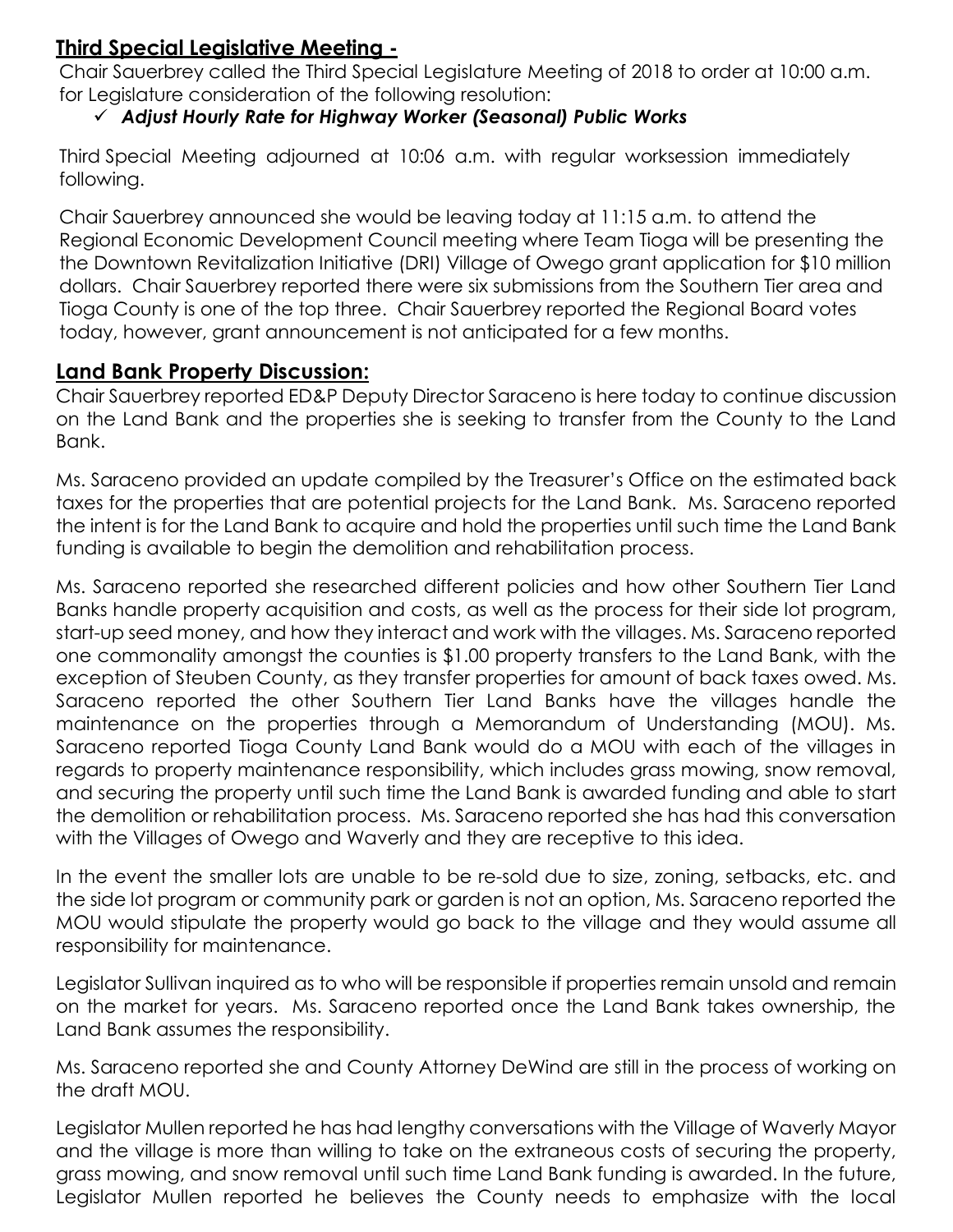municipalities that their code enforcement, assessor, and fire personnel need to be discussing these properties in an effort to reduce the current assessments.

Legislator Weston inquired as to how much the County wants the municipalities to contribute. Legislator Mullen reported the Village of Waverly Mayor is willing to be responsible for lawn mowing, snow removal, securing of the property, as well as have the Waverly Police Department patrol and check on the properties. Legislator Weston reported this is a service contribution and not a monetary contribution.

Chair Sauerbrey reported she looked at the identified Village of Owego properties and in her opinion believes these are all candidates for demolition.

Legislator Sullivan reported if the County is willing to sell these properties to the Land Bank for \$1.00 the County is somewhat losing out, therefore, inquired as to whether there is any way to ensure the assessments are changed accordingly.

Mr. DeWind reported once the County takes title of the property, the villages are limited in regards to effecting the assessment. However, Mr. DeWind reported this issue could be addressed as part of the whole initiative of what the County can do with the evaluation of properties and making villages whole for unpaid taxes.

Chair Sauerbrey inquired as to whether there is Legislature agreement to move forward with these properties for the Land Bank. Legislator Sullivan inquired as to whether we were good to go with these properties for \$1.00. Mr. DeWind reported this is just a preliminary discussion of intent with these properties. Mr. DeWind reported the County is in the process of finishing the paper work this week to get the foreclosures filed to get the petition in place. If all goes well, Mr. DeWind reported the County would end up with all of these properties. At that time, the Legislature will need to do a resolution to transfer ownership to the Land Bank at the agreed upon dollar figure. Ms. Saraceno reported the transfers to the Land Bank would not occur until such time the Land Bank has secured funding.

## **Approval of Worksession Minutes – June 7, 2018:**

Legislator Sullivan motioned to approve the June 7, 2018 Legislative Worksession minutes as written, seconded by Legislator Monell with Legislators Hollenbeck, Monell, Mullen, Roberts, Sauerbrey, Standinger, Sullivan and Weston voting yes with Legislator Huttleston being absent. Motion carried.

## **Action Items:**

## **ACTION ITEMS FROM JUNE 7, 2018:**

**ACTION ITEM #1 – 6/7/18 – Village of Newark Letter of Support Request –**

Chair Sauerbrey drafted and sent a letter of support to the Village of Newark Valley. **This action item is completed and will be removed from the Action Item List.** 

#### **ACTION ITEM #2– 6/7/18 – Property Demolition Committee –**

County Attorney DeWind will draft a letter of response to the Village of Waverly for Chair Sauerbrey's signature. **This action item will be carried forward from the June 21, 2018 Legislative Worksession.** 

#### **ACTION ITEM #3– 6/7/18 – Property Development Corporation (Land Bank) –**

Based on today's Land Bank discussion, this action item was covered and determined that there would be no impact to the County staff or budget, as the villages are willing to assume property maintenance responsibility until such time the Land Bank funding is awarded and the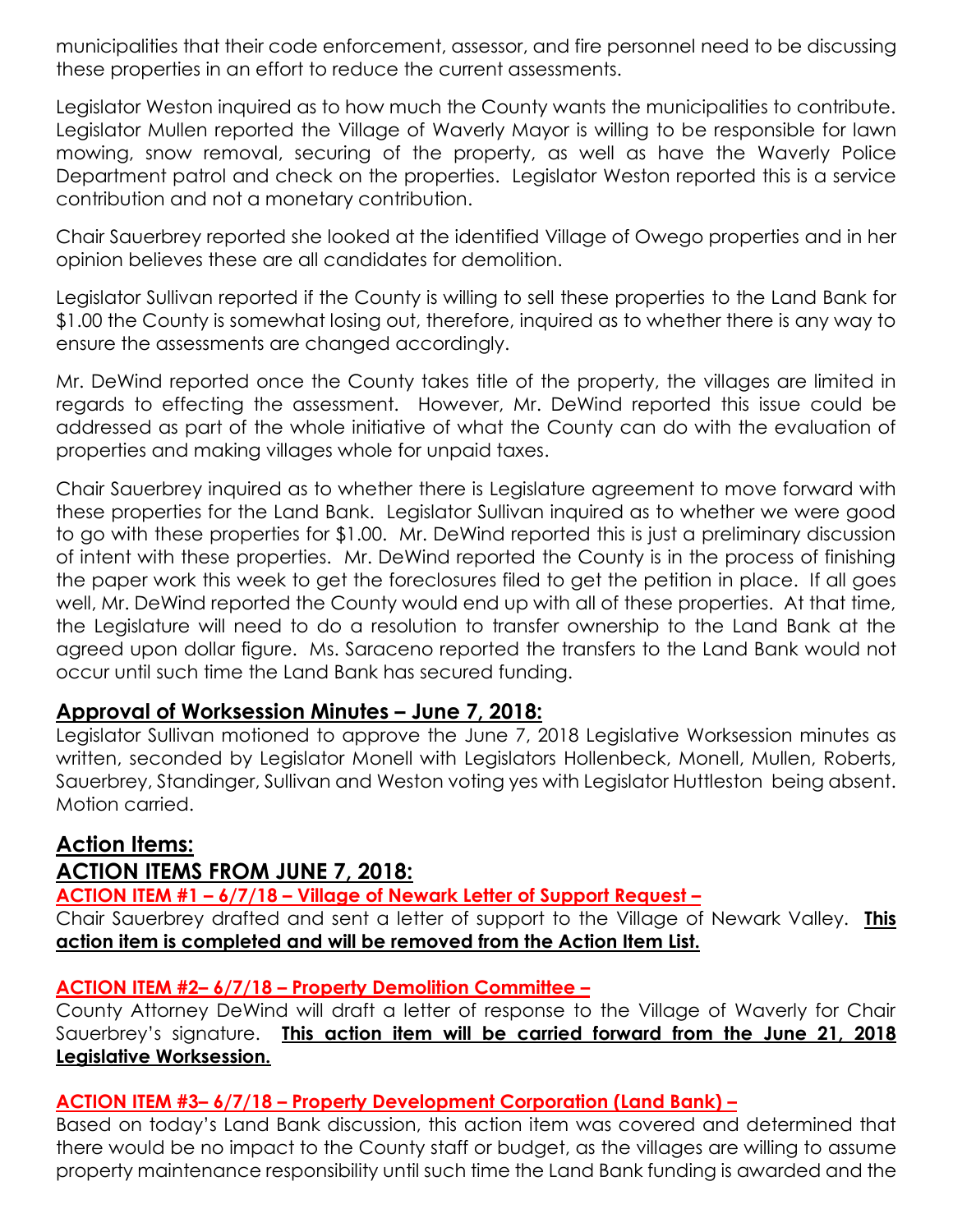County is able to transfer the properties to the Land Bank. **This action item is completed and will be removed from the Action Item List.**

## **Other:**

 *Budget Committee Update –* Chair Sauerbrey reported the Budget Committee (Legislators Sauerbrey, Standinger, Mullen, and Monell, Budget Officer Hollenbeck, and Accountant Bailey) met this morning and came up with clear directions for the 2019 budget process.

Budget Officer Hollenbeck reported the following:

- 2019 Budget guidelines will be very similar to what they were in 2018 with a more definitive direction as to when Departments will present their budgets to the Legislature.
- No budget kick-off meeting. The budget presentation will occur at the Leader's Meeting next week, as well as follow-up e-mail correspondence.
- Zero percent increases with the exception of salaries and fringe benefits.
- Capital requests will go through Public Works Commissioner Hammond.
- IT computer equipment requests will go through ITCS Director Camin.
- Staffing adjustments/changes will go through Personnel Officer O'Rourke.
- No new positions with the exception of ILS and Raise the Age Initiative.
- Property Tax Cap formula percentage established at 1.75%. This percentage is instead of the true 2% or the allowable tax cap levy, which is 2.05%. This allows a variance from year-to-year of approximately \$400,000 instead of the allowable amount of \$480,000, which puts the County in a position next year for an \$80,000 rollover. The \$400,000 year-to-year variance does not cover salary adjustments, as this is approximately \$600,000 or 3% annually.

Legislator Sullivan inquired as to what percent of the tax levy would be required to cover salaries. Ms. Hollenbeck reported she did run these calculations, as she proceeded with the previous Legislative directive to stay under the 2% allowable tax cap.

Chair Sauerbrey clarified that the Departments will be directed to present their budgets to their Legislative committee.

Ms. Hollenbeck will email the budget documents to all the Legislators and not specifically to the ones on the Budget Committee. Documentation includes the property tax cap formula, Department and Legislative budgetary guidelines, and the budget calendar.

Ms. Hollenbeck reviewed the General Fund Balance:

- In 2016 2017, the amount of fund balance decreased from \$23 to \$22 million. This is the first year the fund balance decreased in the last three consecutive years.
- In 2018, the County appropriated \$2 million dollars in the fund balance. Ms. Hollenbeck expects to use this full amount due to the retroactive pension and potential demolition cost loses in this current fiscal year. At year-end, the estimated fund balance will be \$19 million.
- In 2019, if the County appropriates another \$2 million dollars in the Fund Balance, the estimated year-end balance is \$17 million dollars.

Ms. Hollenbeck reported a sound fund balance is approximately 25% and this will leave the County with approximately \$17 million fund balance.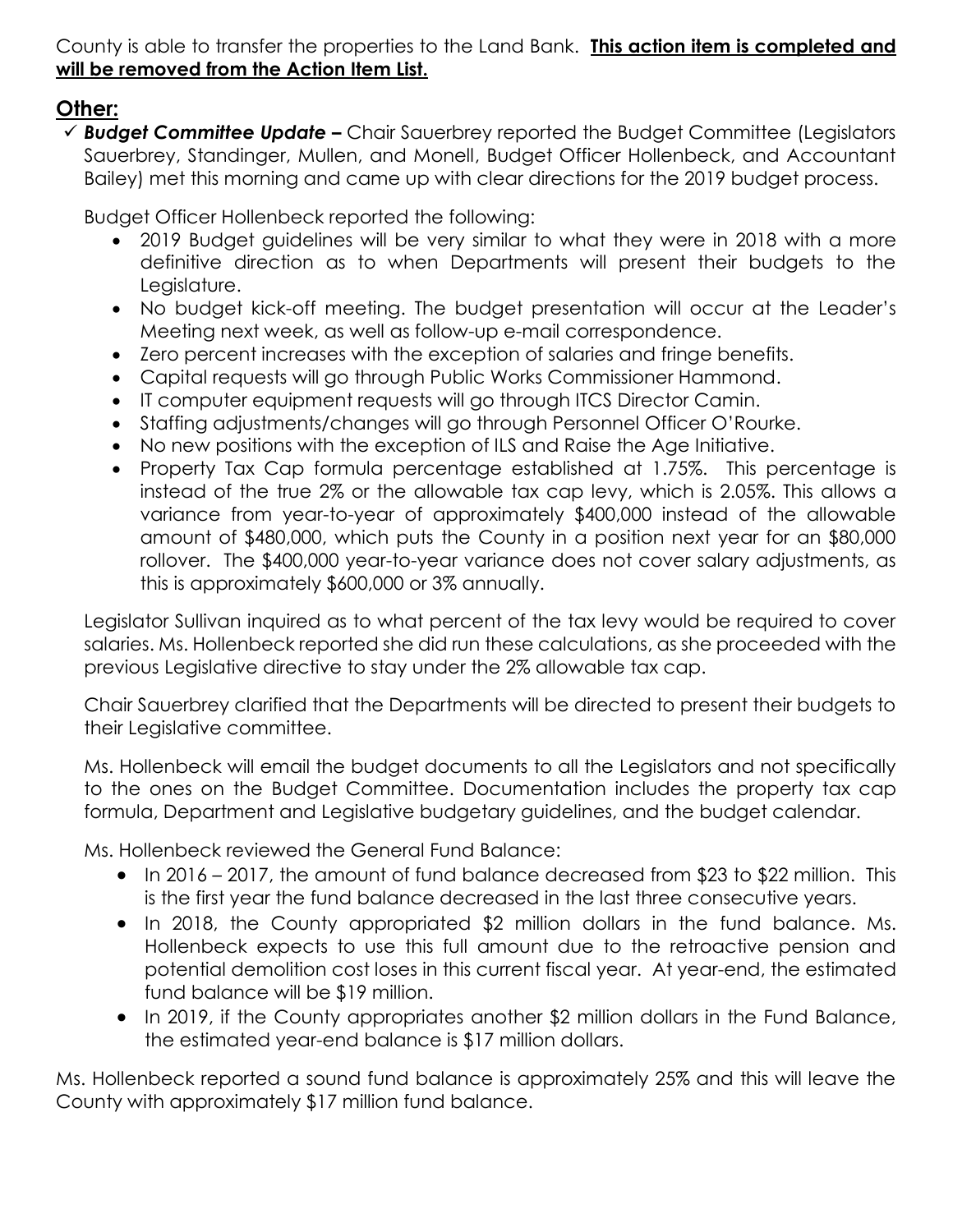Ms. Hollenbeck reviewed the Capital Fund Balance:

- In 2016 2017, the Capital Fund Balance decreased \$500,000.
- In 2017 2018, the Capital Fund Balance will decrease to approximately \$3.9 million. This amount is unrestricted fund balance in the Capital Fund. The restricted fund balance in the Capital Fund is the established reserves. The increase in these funds are the result of the casino funds allocated in the equipment infrastructure/bridge reserve.
- At the end of 2018, the bond reserve funds would be depleted as they are working on the last two bond bridges this year. Upon depletion of funds, the reserve would be closed.
- FMAS will only have a residual amount of \$95,000. Discussion will need to occur with ITCS Director Camin regarding the IT Plan for the next steps on the AS400 project to finally transition from the AS400 system or the funds could be transferred into the other software reserve account.
- In 2018, \$1.8 million allocated in the equipment infrastructure, which includes 2018 purchases already appropriated, as well as her recommendation to allocate \$800,000 from the casino revenue into this account.

Ms. Hollenbeck reported another factor to determine the State of the County before going into the 2019 budget is the outstanding debt or bond of \$15 million from 2016, which was reduced to \$13 million in 2017, and at 2018 year-end, the balance will be \$12 million.

Ms. Hollenbeck reported the County annually budgets \$2 million dollars out of capital sales tax funds for the bond payment, which is extended out over the next ten years. Ms. Hollenbeck reported the County has two bonds that were issued in 2010 and 2013. Ms. Hollenbeck reported the 2010 bond for \$10 million was allocated towards energy (\$2 million) and bridges (\$8 million). The 2013 bond was for \$9 million dollars. Of this amount, approximately \$1.5 million is applied towards the principal with the remainder towards interest. These two bonds created a \$19 million bond debt for the County. Payoff for the 2010 bond is in 2023 and the 2013 bond payoff is in 2030. In accordance with the State Comptroller's debt guidelines, Ms. Hollenbeck reported this is well under the range. Overall, Ms. Hollenbeck reported the County is in good shape.

Chair Sauerbrey inquired whether the calculations include the increase in sales tax. Ms. Hollenbeck reported preliminarily she looked at potential salary and fringe benefit increases. Ms. Hollenbeck reported health insurance, retirement, negotiated salaries and potentially the non-union salaries is approximately a \$1.4 million variance from year-to-year.

Legislator Standinger inquired about the negative consequences for having too large of a fund balance. Ms. Hollenbeck reported the State Comptroller could indicate the fund balance is too plush and that the County is over taxing the taxpayers. Ms. Hollenbeck reported there is not a penalty. However, the State Comptroller's guidelines provide a variety of reasons as to why a municipality should have a significant cushion in the fund balance for unforeseen expenses. In regards to the County, Ms. Hollenbeck provided justification of the outstanding Sheriff's Department arbitration this past year for \$500,000 with continued costs due to the pension plan change, as well as experiencing two major floods. Ms. Hollenbeck reported having a significant cushion allowed for these expenses especially while waiting for FEMA reimbursement. Ms. Hollenbeck reported the County stayed under the 2% tax cap for the last six consecutive years, therefore, we have not been over taxing the taxpayers.

Ms. Hollenbeck reported she is currently working on developing a fund balance policy.

Ms. Hollenbeck reported adding positions will most definitely in the future carry forward ramifications larger than the COLA increases. Ms. Hollenbeck reported Personnel provided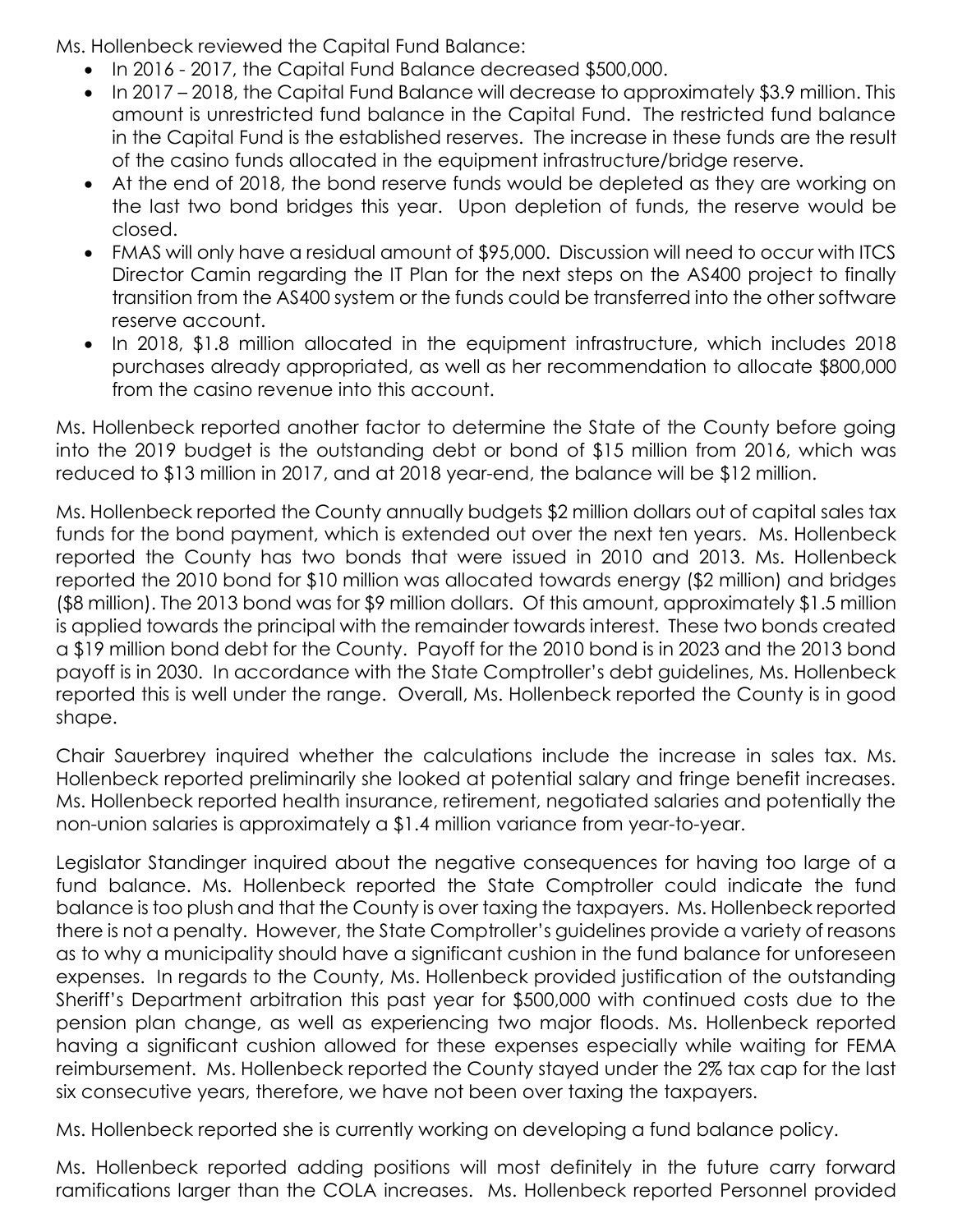her with a ten-year staffing history for each Department in comparison to current staffing. Further discussion on this will occur in the Budget Committee meetings.

Chair Sauerbrey reported it is important to make sure that the Law Departments (District Attorney, Public Defender, ILS, etc.) and Board of Elections are represented at the Leader's Meeting to obtain the budgetary guideline information at the Leader's Meeting.

 *Property Demolition Committee Update –* Chair Sauerbrey reported Legislator Weston, as Chair of the Property Demolition Committee, is looking for Legislator comments and suggestions. Chair Sauerbrey and Legislator Sullivan previously sent information to Legislator Weston.

Chair Sauerbrey reported she prefers the committee work not be done during the Legislative Worksession unless other Legislators would like to continue discussion at this time.

Legislator Sullivan reported there is a root cause to the problem and that is the properties are not properly monitored and continue to decline and the County has no recourse. Legislator Sullivan reported if the County is developing a new MOU with the villages then we need to have them agree to change the property assessments to alleviate increased costs when the County makes them whole. Legislator Sullivan reported the villages at this time are not incentivized to reduce the assessments.

Legislator Mullen concurs, however, is not sure what the process should be.

Chair Sauerbrey reported code enforcement services and assessing were topics of discussion in the Shared Services meeting and the municipal officials are willing to continue discussion in the future.

Legislator Roberts inquired as to whether the County could establish from this point forward that any properties eligible for Land Bank will not be considered until the assessments have been appropriately reduced.

Chair Sauerbrey reported she is in favor of Legislator Roberts concept, however, not sure how this will work as the foreclosed property is still owned by the property owner right up until time of sale.

Legislator Sullivan suggested proceeding with the Village of Waverly for the nine identified properties as long as the village assures the reduction of assessments on the remaining properties.

Legislator Monell reported a property assessment is not going to be changed until the private owner no longer owns the property.

Legislator Weston reported he would like to know the difference over the course of the last five years of how much the County has taken in on the sale of foreclosed properties versus how much has been paid out.

Chair Sauerbrey asked Legislator Weston how he wants to proceed with making these decisions. For example, we already have COG established and this discussion could be brought to the mayors and supervisors.

Legislator Weston reported he is looking for consensus amongst the Legislature and then would like to present to each of the villages to obtain their ideas to determine if there is a better way of doing business.